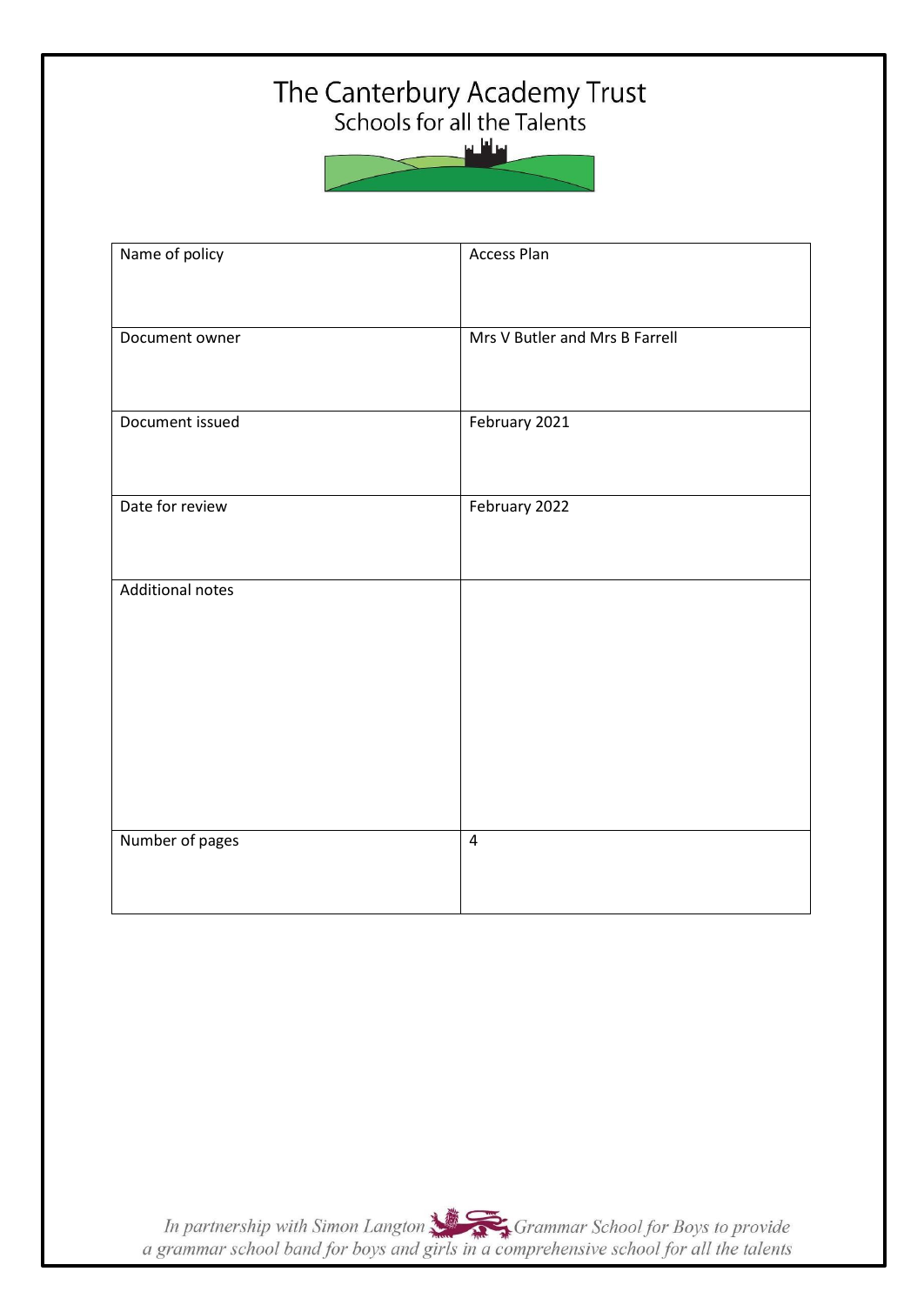|            | <b>Targets</b>                                   | <b>Strategies</b>                                                                                                                                                                                                                                                                                                                                                                                                             | <b>Outcome</b>                                    | <b>Time Frame</b> | <b>Goals Achieved</b>                                                                                                                                                                                       |
|------------|--------------------------------------------------|-------------------------------------------------------------------------------------------------------------------------------------------------------------------------------------------------------------------------------------------------------------------------------------------------------------------------------------------------------------------------------------------------------------------------------|---------------------------------------------------|-------------------|-------------------------------------------------------------------------------------------------------------------------------------------------------------------------------------------------------------|
| Short Term | Improve differentiation<br>& inclusive attitudes | Review baseline data<br>for staff $-$ mainstream<br>core standards applied<br>in all classrooms<br>Review class analysis<br>documents to focus on<br>strategy for supporting<br>learners<br>Lesson observations /<br>student voicing<br>Reasonable<br>adjustments made for<br>individuals<br>HCP for learners,<br>information available<br>on SIMS for all staff,<br>updates will be<br>disseminated to staff<br>Personalised | Learners of all needs<br>will access the learning | On-going/Yearly   | Staff training at start of<br>academic year -<br>development days<br>SEN handbook<br>Observations by SEN<br>team of learners &<br>support in lessons<br>Personalised<br>Evacuation plans for<br>individuals |
|            |                                                  | evacuation plans                                                                                                                                                                                                                                                                                                                                                                                                              |                                                   |                   |                                                                                                                                                                                                             |

## **The Canterbury Academy Trust Access plan from 2021/22**

Page **1** of **4**

SMO 2021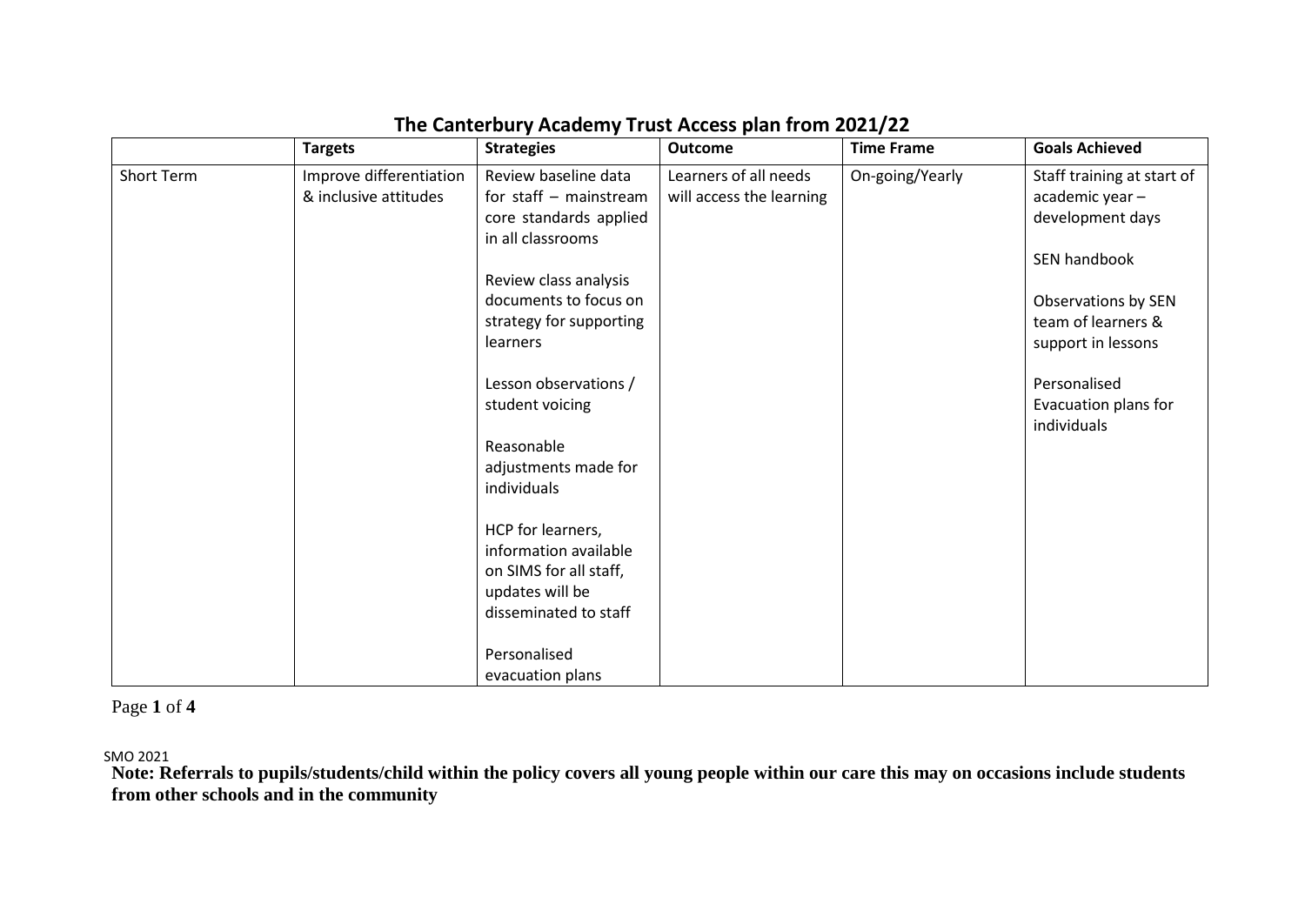|                    | <b>Targets</b>                                                                                     | <b>Strategies</b>                                                                                                                                                                                                                             | <b>Outcome</b>                                                                                                                                                                                                                                             | <b>Time Frame</b>                        | <b>Goals Achieved</b>                                                                                                                                     |
|--------------------|----------------------------------------------------------------------------------------------------|-----------------------------------------------------------------------------------------------------------------------------------------------------------------------------------------------------------------------------------------------|------------------------------------------------------------------------------------------------------------------------------------------------------------------------------------------------------------------------------------------------------------|------------------------------------------|-----------------------------------------------------------------------------------------------------------------------------------------------------------|
| Short Term         | Funding revenues to<br>meet the needs of all<br>learners is accurate and<br>claimed appropriately. | Training to complete<br>HNF claims is in place<br>for staff across the<br>trust.<br>SEN team to review<br>HNF across the trust<br>LIFT executive to<br>discuss issues with<br><b>HNF</b>                                                      | Funding is claimed and<br>learners benefit from<br>interventions<br>implemented.                                                                                                                                                                           | 3x a year HNF review<br>across the trust | HNF claims approved<br>Interventions in place<br>to support all learners                                                                                  |
| <b>Medium Term</b> | Improve the range of<br>support for learners<br>needs across the<br>academy                        | SEN review to<br>determine the gaps in<br>the support for learners<br>Review of the provision<br>map to demonstrate<br>how effectively the<br>learners are being<br>supported<br>Bespoke training for<br>staff to target identified<br>skills | Provision plans to<br>demonstrate the<br>reviewed support<br>Assessments and<br>training updated across<br>the trust for all SEN<br>/SRBP/intervention<br>staff.<br>Whole Trust training<br>for class based<br>interventions and<br>strategies to meet the | 3 x year                                 | Staff are able to plan<br>for and support pupils<br>specifically with ASD.<br>Staff are able to<br>support the needs of<br>learners with health<br>needs. |

## Page **2** of **4**

SMO 2021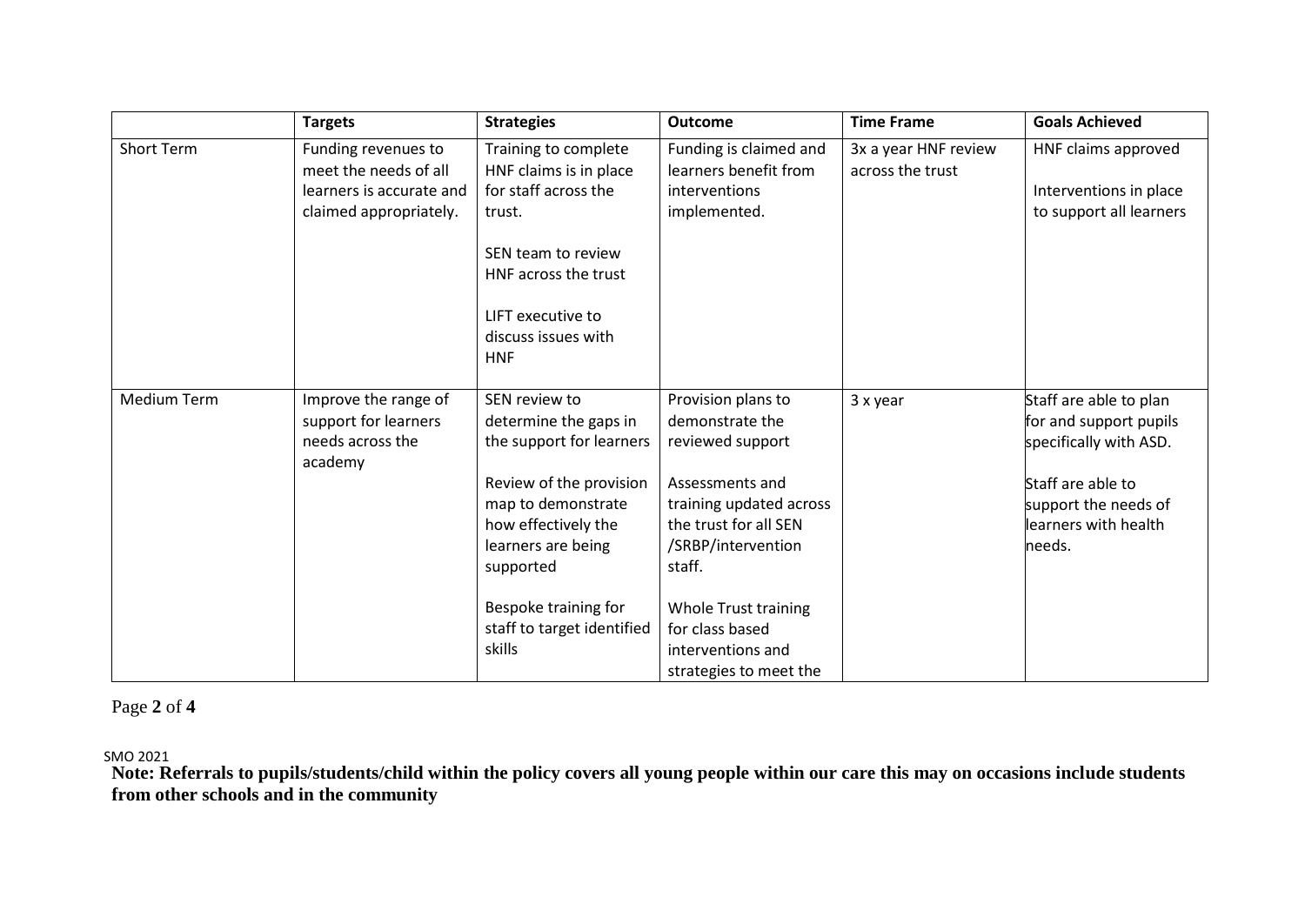|               | <b>Targets</b>                                                                                                                                                  | <b>Strategies</b>                                                                                                                                                          | <b>Outcome</b>                                                                                               | <b>Time Frame</b> | <b>Goals Achieved</b>                                                                                                                                                               |
|---------------|-----------------------------------------------------------------------------------------------------------------------------------------------------------------|----------------------------------------------------------------------------------------------------------------------------------------------------------------------------|--------------------------------------------------------------------------------------------------------------|-------------------|-------------------------------------------------------------------------------------------------------------------------------------------------------------------------------------|
|               |                                                                                                                                                                 | Alter approaches to<br>learners support                                                                                                                                    | needs of all pupils<br>(ASD/Speech and<br>Language.<br>Communication)                                        |                   |                                                                                                                                                                                     |
| Long Term     | As areas of the school<br>is improved or<br>changed; the school<br>will improve access to<br>entrances & exits,<br>toilets, and hand rails<br>around the school | Plans for improvements<br>to take into<br>consideration the<br>cohort of learners and<br>potential learners for<br>future years; 6 <sup>th</sup> form<br>high needs group, | Learners of all needs<br>will be able to access<br>the facilities & courses<br>in the school                 | 2021-22           |                                                                                                                                                                                     |
|               | The Hearing Impaired<br>provision Centre is<br>added to the provision<br>and the SEN / SRP S&L<br>area is redesigned                                            | Work collaboratively<br>with KCC to build, staff<br>and prepare the trust<br>for the opening of the<br>Hearing Impaired<br>Provision in Sept<br>2022.                      | Learners from the<br>provisions across the<br>trust would have a<br>suitable pathway for<br>their education. |                   | <b>Hearing Impaired</b><br>provision opens in Sept<br>2022<br>Pupils from within the<br>Trust to have places<br>within the provision<br>initially.<br>A lead HI is appointed<br>and |
| to SEN needs. | An area wide SRBP<br>steering group provides<br>a coordinated approach                                                                                          | Working with KCC and<br>SEN specialist from a<br>range of settings<br>(primary, secondary,<br>special and SRBP's) to                                                       | The provisions are<br>'full.'                                                                                | Jan 2021          |                                                                                                                                                                                     |

Page **3** of **4**

SMO 2021